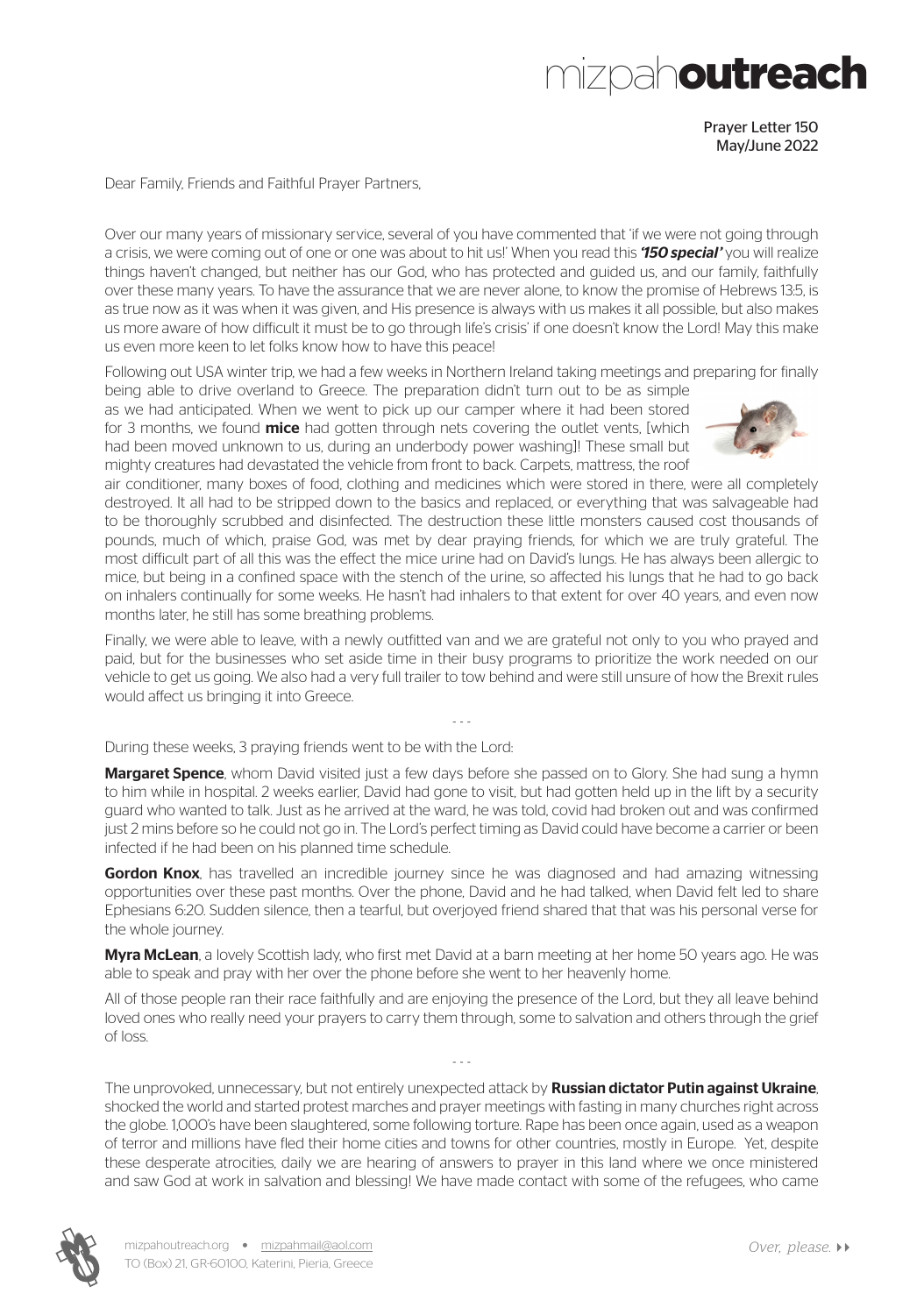

to Thessaloniki, leaving behind their husbands and sons to fight, and we will be helping these refugees where possible in the coming months. They were so thankful to receive copies of God's Word. These refugees are very different from those we have been working with up until now, in that they were satisfied with their lives in Ukraine, are not looking to start again in any other country and all want to go home once this war is over!

Our son, Allyn, representing World Help, was in Ukraine during the early days of the war. He had set out for Poland and Romania to help organize

centres for refugees, and look at the needs, but it was no surprise to us to find that he was right in the middle of things inside Ukraine, interviewing those fleeing and helping organize escape routes etc. We actually heard him on National news from the USA. He will be returning there soon and we ask for a prayer covering for them, as they travel and work to make a difference in the world!

It was also lovely for us to see him for a few days when he was passing through UK on his return to USA.

- - -

Our journey to Greece reminded us of three very different ferry boats:

1st — Dublin to France – was a dream crossing on a brand new ship!

2nd — The ferry we usually took from Italy caught fire off Corfu and 11 truck drivers were burned to death.

3rd — The replacement ferry to Igoumenitsa, was a total nightmare, as it wallowed, shuddered and corkscrewed its way through stormy seas, with mountainous waves for 11 horrendous hours. What Paul must have gone through for 14 days doesn't bear thinking about. Wilma soldiered on but David was as sick as a dog!! Who wouldn't be a missionary? It was great to finally arrive back home!!!

### We have new neighbours from Galway and England, living in the house where we kept our team of workers over many years. Richard and Aggie actually came on the ferry a week before it caught fire!!

- - -

Everything in our home was under control, except a few minor repairs, and it was nose to the grindstone to get things going again, and of course taking meetings in the locality. We were so glad to be settled in again and to see those we hadn't seen, some for 3 years.

One **youth meeting** was on the theme, 'All or Nothing', based on Revelation 3, and afterwards many came up wanting to give more of themselves to God!



Next day in Berea, was a baptism service for a young lady called Theodora. Unknown to us, the Pastor's wayward daughter, also called Theodora, was sitting beside Wilma. During the message she kept nudging Wilma, saying, 'That was for me!' No sooner was the service over than she came to the front, kneeling in tears and gave her life to Jesus. We spent time together in the afternoon and praised the Lord for what He had done!



Suddenly, word came through that Tanja's mother had passed away. She had been ill for many years, and David had promised to attend to her final service. We had a family memorial service, which turned out to be a real comfort to this family, many of whom are unsaved Roman Catholics. In the few days we were there, we were able to see some old friends and speak at one house fellowship in German! We will miss Christa, but will meet again and are glad she is now enjoying life with her Saviour.

- - -

After returning from Austria, David visited and prayed for a lady diagnosed with cancer a few weeks earlier. While at the home he met a young lady, who on his last visit had been very far from God. Now her heart and her life had been transformed by Jesus. Living in Germany, and working as a teacher, **Maria** has been threatened if she doesn't stop sharing her faith and although she has refused, as yet, nothing has been done against her. She requested prayer for an issue that she had not felt comfortable sharing with anyone up until then, and announced that she felt God touching as they prayed. God is still the Great Physician!

Soon we learned that **our eldest son Bryan's** problems with keeping food down, which he had first thought was the same tummy bug all the kids had recovered from, had escalated, so much so, that he was no longer able to even keep water down. He had been 3 times to his Dr and was treated for various conditions, but now he was admitted to ICU via the emergency room, totally dehydrated, with his kidney and liver function grossly deteriorated. The first 24 hours were critical to stabilize him and the next 24 to find the cause.

- - -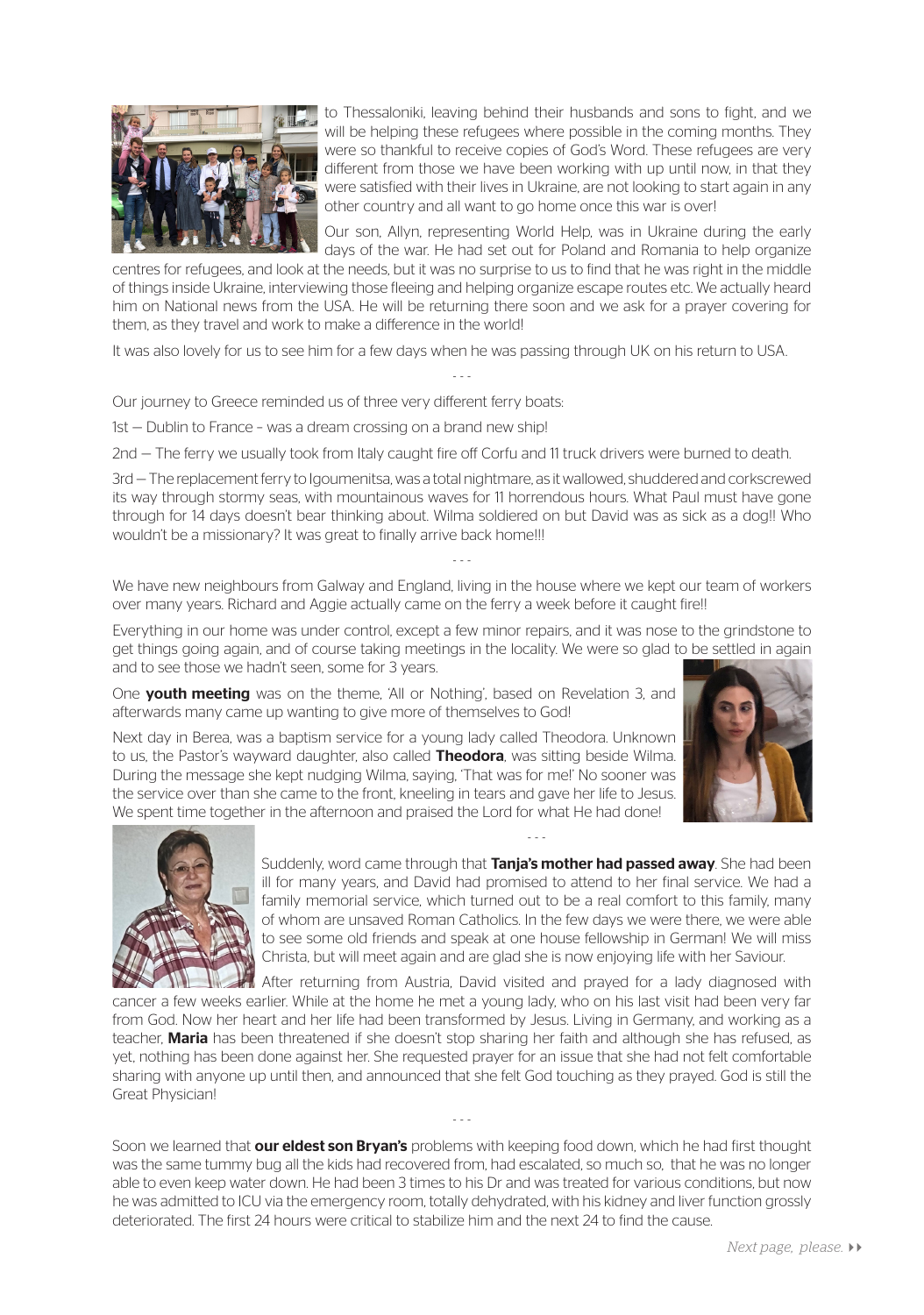Eventually, after trying to straighten out his bowel through his throat unsuccessfully, he was taken to surgery for removal of a blockage and intestinal resection, being assured that there was nothing more sinister present. However, after pathology it turned out to be malignant and he is now under the care of the Cancer hospital. Needless to say, many of you and others have prayed through this whole situation for Bryan and the family, some even fasting as they prayed and he is very grateful for those prayers.

Knowing how ill he was, some friends let Jon Marc know that they were willing to pay our passage to the States, to see Bryan and how we could help out. So, we made plans to go immediately and nurse him back to health for a couple of weeks. We couldn't stay longer, as we expected teams arriving on May 16th, so we knew we would have to make the best use of our time with him, but were so grateful for the opportunity.

The day after we arrived we got Bryan home from hospital, and before we left were able to see him back on his feet, eating small nutritious meals and going to work most days. We are so thankful, for we know that all this progress was in direct answer to your prayers for him and us. We got the opportunity to work with the children, driving them back and forth to school, to sport activities, and to other appointments they had to attend. Most days we were all fed by the rest of our family there, who took a lot of time to help us and make sure we were looked after too. We were also all able to make some preparations to help Bryan in his next journey with chemo and we know the family and



church family will take care of them. Please continue to remember Bryan in these months! He has had his major scans and contrast MRI's and will get the full story and treatment plan on the 24th May, when he has his next appointment.

- - -

Before going to the USA, we had planned, with the members of the Katerini church youth, to get the cabins painted for the work team to use, since we no longer had accommodation next door. So during our absence, they came and painted five cabins in preparation, which we are so thankful about.

It was USA Mother's day while we were there and our boys sent us for a short trip on our return, to have a break following the challenges of the past weeks, and before the next round begins. We thoroughly enjoyed the relaxation and wrote most of this letter from a view overlooking Platamonas harbour!

On a different note, **David's brother, Ian,** is forming a team to play Golf, under the name of Mizpah Outreach, but all monies raised will go towards the work of Hope to Families, under the auspices of Mark & Heather Taylor.

These past months, we have been so very conscious of the effect of prayer, both praying for people and having people to pray for us! There were too many amazing answers to tell you them all, but some of them we share for your encouragement.

- - -

- 1. Longing to meet an old friend, Jimmy with whom David had long lost contact, he was amazed when one of his best friends, Johnny was co-incidentally asked to give him a lift. Soon, DV, we plan to meet!
- 2. Felt burdened to call Deborah, only to find that her brother had just passed away. We prayed together!
- 3. Burdened to call another Prayer partner in the middle of an unexpected and Volatile Family Crisis, which after prayer was soon resolved!
- 4. Was asked by a lady to pray for her elderly sister, who was taken seriously ill. David told her that sometimes this is how God takes His children home and within an hour, she had called back to say that as we had been speaking God had taken Nettie to Heaven!
- 5. Praying with a Christian lady, who had just inadvertently killed a dog on the road.
- 6. Many amazing deputation meetings and great evangelistic opportunities. Some are longing to be saved, but lack assurance of God's keeping power.
	- a. A house visit which turned into a straight evangelistic meeting with a family and friends who hadn't been together in years. Please pray!
	- b. A wonderful time of sharing with a R.C. brother and sister. Please pray!
	- c. Disappointment at being told for the 3rd time not to return to the gypsy camp!

- - -